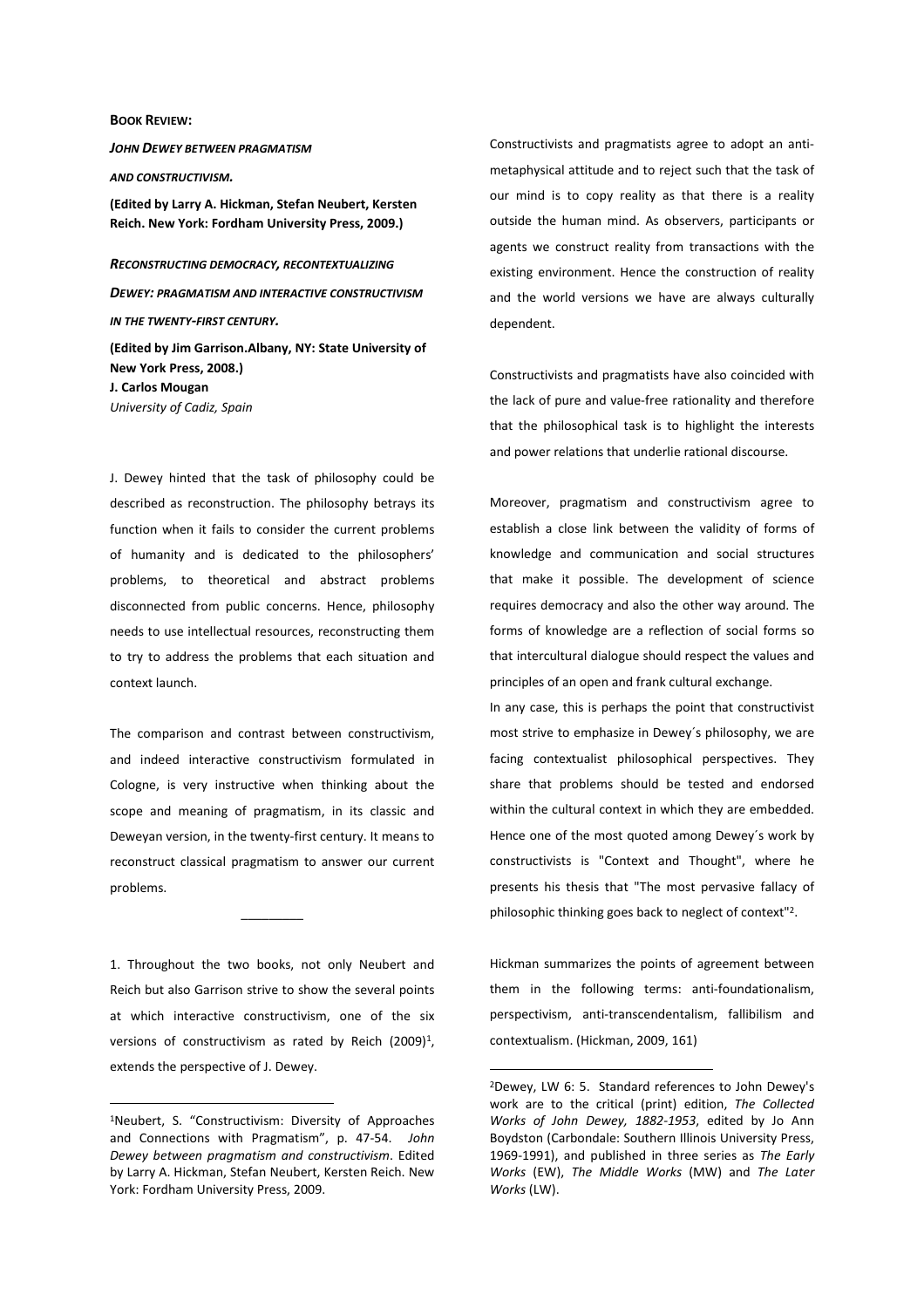2. From all this, we can deduce that, indeed there is a "family air" between constructivism and pragmatism. Thus the differences we can find between each other are produced on a shared framework. Neubert, Garrison and Reich seem to understand this relationship as complementary. Thus, once the Deweyan philosophical background is accepted, while constructivism would come to correct weaknesses or deficiencies in his philosophy, classical pragmatism would repair the excesses of constructivism.

Regarding the former, there are two types of complaints. On the one hand, since the constructivist emphasises the cultural and subjective dimension of our representations of reality, it manifests a certain claim that Dewey was still trapped or yearned for a naturalist ontology (Neubert, 2009)<sup>3</sup> . Also, as constructivists, "we, Neubert says, reject any attempt to devise an ontology of the real"<sup>4</sup> . Consequently they strive for an interpretation of Dewey wherein the presence of these natural elements is overcome by constructivists' thesis. In the same vein there is a suspicion that Dewey's appeal to the solution of problems through experimental methods has the danger of understanding that solutions would be equally valid for all human beings. Constructivists would find, therefore, in the classical pragmatism, a universalist lust which clashes with the constructivists tenets (Reich, 2009)<sup>5</sup>. The suspicion is that behind the universalism there is a hegemonic attempt to force other cultures to accept our own (Reich, 2009) $^6$ , or as Neubert (2009)<sup>7</sup> indicates, there is a tendency to universalize specific aspects of American progressivism. The reproach to Dewey is that, ultimately, he would not have been

 $\overline{a}$ 

116

contextualist or culturalist enough, that is, he would not have carried it to its logical conclusion of the idea that there is neither fixed nor previously constituted realities.

On the other hand, as noted above, both constructivists and pragmatists have established strong links between the idea of democracy and the construction of knowledge. Now, the reproach to Dewey is that he has not sufficiently taken into account the mechanisms of power that shape the public discourses, as for example Foucault did (Neubert, 2009)<sup>8</sup>, or that there is not a systematic critique of the theory of power comparable to other recent approaches such as Mouffe and Laclau do (Neubert, 2008)<sup>9</sup>. . In addition, Neubert (2008)<sup>10</sup>considers that the idea of social control, included in Dewey's democratic proposal, is outmoded and should be replaced by the idea of interaction.

Regarding the help that Dewey´s classical pragmatism pays to correcting excesses of constructivism, there seems to be some ambiguity, calculated or not, between advocates of constructivism. What once appeared as deficiencies in Dewey's approach are also read, on other occasions, as a corrective factor. Thus, it occurs with one of the most criticized aspects of constructivism, that is, the excessive subjectivism and thus the charge of arbitrariness and relativism. In this sense, they understand that Dewey could come to the aid of constructivism: "The challenge for constructivism consists in further elaborating the basic constructive notion at the heart of Dewey's experimentalism -

 $\overline{\phantom{a}}$  , where  $\overline{\phantom{a}}$ 

 $\overline{a}$ 

<sup>3</sup>Neubert, S.(2009) "Pragmatism, Constructivism, and the Theory of Culture", op. Cit., p. 176.

<sup>4</sup> Ibidem, p. 189)

<sup>5</sup>Reich, K. (2009) "Observers, Participants, and Agents in Discourses: A Consideration of Pragmatist and Constructivist Theories of the Observer". Op. Cit., p. 107 6 Ibidem, p. 126. <sup>7</sup>Op. Cit., p. 220.

<sup>8</sup>Op. Cit., p. 176.

<sup>9</sup>Neubert, (2008) "Dewey´s Pluralism Reconsidered – Pragmatist and Constructivist Perspectives on Diversity and Difference". P. 110.*Reconstructing democracy, recontextualizing Dewey: pragmatism and interactive constructivism in the twenty-first century*. Edited by Jim Garrison. Albany, NY State University of New York Press. 10Op. Cit, p. 106 – 107.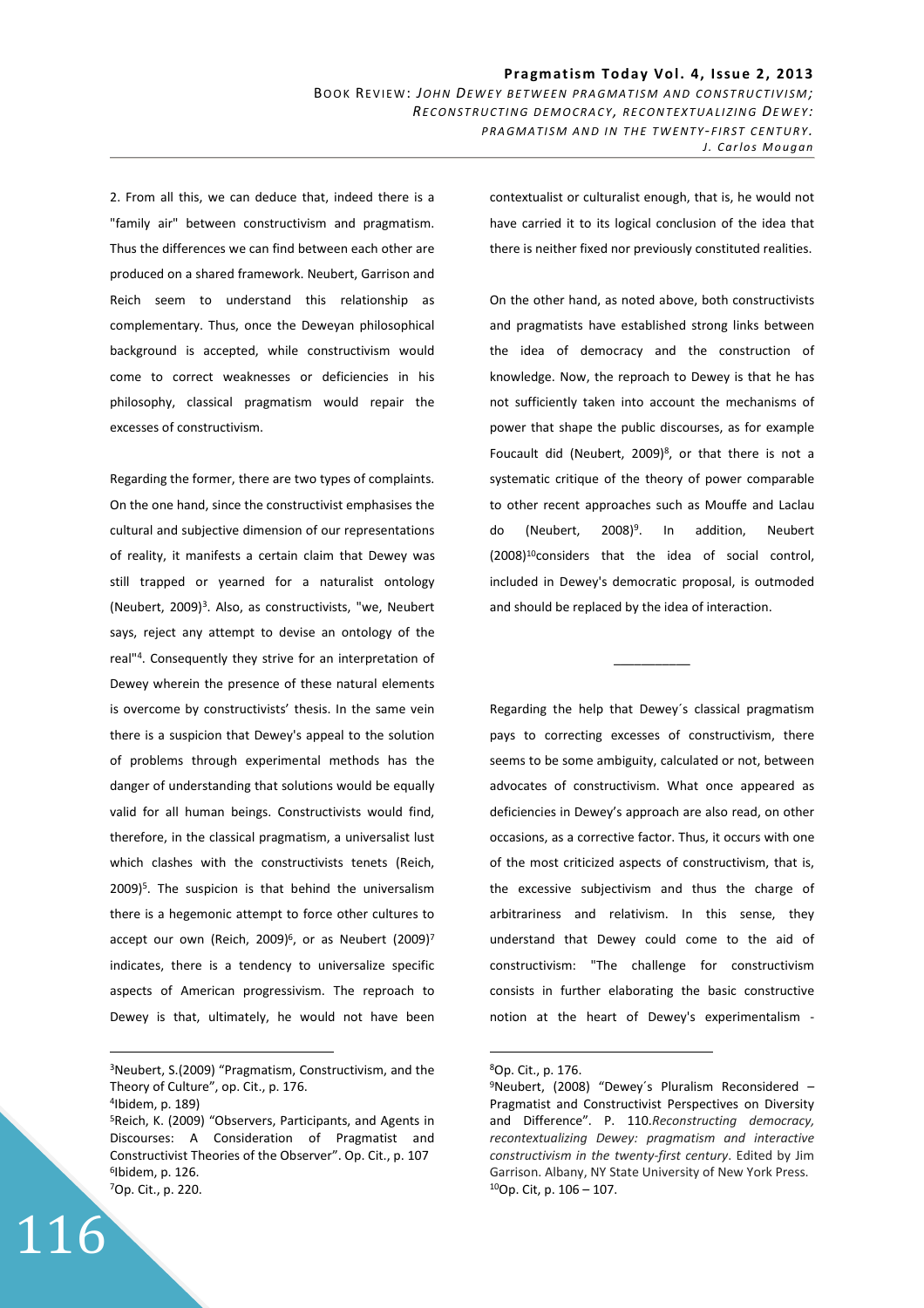namely, that our constructions of reality are not arbitrary, but result of inquiry" (Reich, 2009)<sup>11</sup>. This same ambiguity can be found in issues such as the relationship between experience and language, the interpretation of pluralism, the contextualism or the characterization of democracy.

3. Hickman meanwhile adopts a more distant attitude wanting to warn us of those aspects of interactive constructivism interpretation of Dewey that put this author in line with poststructuralist theses in the way Rorty does, and leading to a misunderstanding of the genuine contribution of Dewey. Unlike the ambiguity that seems to characterize the constructivists in relationship with the points already mentioned, Hickman makes clear his position criticizing some of the poststructuralist's thesis.

As to the claim about Dewey being committed to a naturalistic ontology, Hickman aims not to defend him of this accusation but to clarify how the term is understood. So, in his opinion what Dewey holds is "naturalism without naturalizing", that is, without a kind of reductionism to physical forces. In this way "Dewey's version of naturalism does not entail reductionism of the materialistic or physicalist variety, or for that matter any other variety of reductionism" (Hickman, 2008)<sup>12</sup>. The body-mind dualism, matter-spirit, etc., are transformed, according to Dewey´s anti-dualists positions, in functional distinctions to which the philosopher would have traditionally given a separate existence (the philosophical fallacy that Dewey regrets). After removing the ontological distinction we only have a functional distinction. What we have are distinctions between the different elements that develop distinctive roles in our

 $\overline{a}$ 

dealings with reality. Elements stable in front of other more fleeting instant, qualitative factors versus reflective elaborated constructions, aspects easily manipulated against other hardly malleable, and all them within the ultimate reality that is the experience.

But the decisive argument in Hickman is its emphasis on showing that the validity of the experimental method should not be relativized by culturalist considerations. Once abandoned the rationalist and intellectualist thesis, to talk about what is absolute and relative may not have the same sense it had before. Hence for Hickmann the interesting issue "is not whether judgments are absolute or relative, but whether or not they are reliable, either locally or in the global sense that I term *universalizable*" (Hickman, 2009)<sup>13</sup>. To say that a proposition is universalizable is to indicate that it provides channels and courses of action that give maximum guarantee of being successful, that is, they are "reliable generalizations". We have to distinguish between the conditions of emergence of ideas, concepts or theories that are always local, temporal, spatial and culturally contextualized and the validity of its application that can transcend these contexts. Constructivism states and investigates the cultural and conditioned origin of the speeches but has more difficulty in pointing out the sources of their validity. Hickman claims the disputed view that "that there is truth - or warranted assertability - that transcends observational variability"(Hickman  $2009$ <sup>14</sup>. Note that the validity of a proposal is local, it is a way of denying a priori openness to experimentation. We can affirm the superiority of the scientific method over other non-experimental methods in solving scientific and technical problems given that the method has been built over several centuries of experience

 $\overline{a}$ 

117

<sup>11</sup>Op. Cit, p. 63.

<sup>12</sup>Hickman, L. (2008). "Evolutionary Naturalism, Logic, and Lifelong Learning: Three Keys tp Dewey´s Philosophy of Education". In Garrison, J. Op. Cit., p. 123.

<sup>13</sup>Hickman, L. "Pragmatism, Constructivism, and the Philosophy of Technology"in Hickman, Neubert, Reich (2009), op. Cit., p. 148. 14Ibidem, p. 149.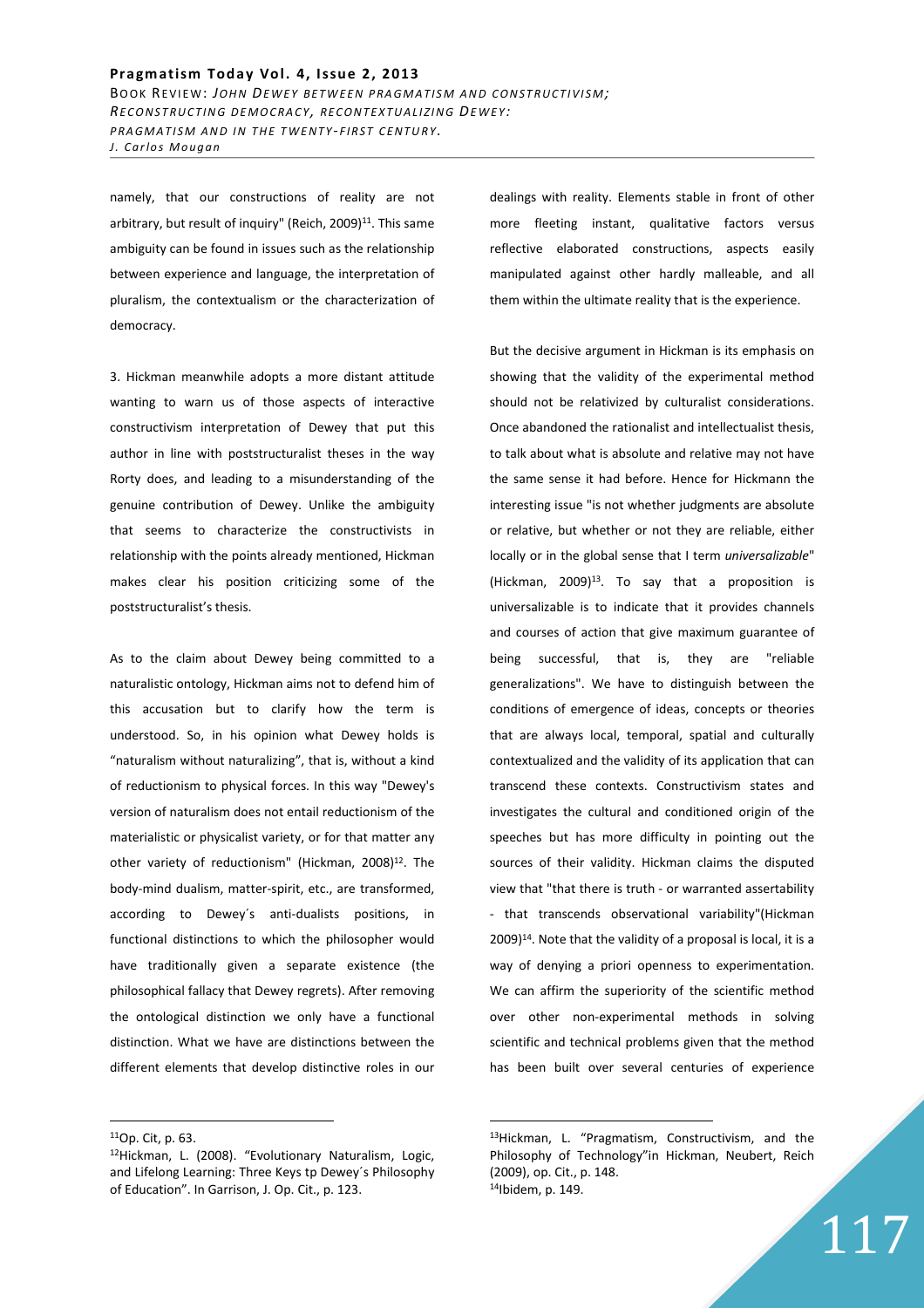controlled by experimental intelligence. It is appropriate the appeal Hickman does to Peirce for whom "universalizability does have a quarrel with nonexperimental means of fixing belief" (Hickman, 2009)<sup>15</sup>. And the issue is that once we have determined that something is good and valuable for human affairs, we should desire that it has the widest circulation. Dewey's quote clarifies how Hickman understands universal: "universalization means socialization, the extension of the area and range of those who share in a good" (Hickman2009)<sup>16</sup> .

Now, the most relevant way to understand terms as "universalizable" and "objectivity" is that it applies the same way to moral values. Hence the difference between universalized and universalizable appears now as the distinction between "valued" and "valuable" not only within but also across different contexts. When we face moral propositions, that we consider valuable as a result of the analyses of our experience, we have something more than a cultural expression. If we think in an example, see the case of female genital mutilation, we are not, as some constructivist pretend, in a conflict between two cultural interpretations but as Hickman notes "is a matter of good medical practice, good health, and promotion of the values of human flourishing against their opposites" (Hickman2009)<sup>17</sup>.

Finally, Hickman draws attention to an issue that has often clarified the dialectic between classical pragmatism and postmodern pragmatism represented by Rorty: the contrast between language and experience. It is clear that while postmodernists believe that the philosophical task is the construction of discourses, Dewey's position contained in its appeal to

<sup>15</sup>Ibidem, p. 150.

 $\overline{a}$ 

118

<sup>16</sup> Ibidem, p. 151; Dewey MW 12:198.

the qualitative immediacy, is that the experience contains non-cognitive elements that are central to the experience and determine our knowledge of reality. In fact, both C. H. Seigfried (2008)<sup>18</sup> and J. Garrison (2008)<sup>19</sup> highlight the importance of these aspects to understand Dewey´s philosophy.

4. In this line to point out the differences between Dewey and interactive constructivism we find the critics made by these authors to Dewey's political philosophy. Neubert (2009)<sup>20</sup> considers that in this area there has been a change from holistic positions as Dewey defended to antagonists versions of plural democracy that are sceptical about comprehensive views. Thus, Neubert emphasizes the need for dissent and articulation of unresolved antagonisms. He complains about mechanisms of power and defends a democracy which is characterized by pluralism. Neubert refers to positions like Laclau and Mouffe´s that make the difference, struggle and antagonism the key to understand the politics<sup>21</sup>.

Dewey, in contrast to these authors, understands the differences as instrumental factors to the development and flourishing of the individual and the enrichment of the experience. He understood that the proper mechanism of democracy is that of cooperation, not conflict of differences. Forgetting cooperative mechanisms stun the fact that reality is interactive. For Dewey differences do not entail negativity since they are used constructively. "To cooperate by giving differences

 $\overline{a}$ 

<sup>17</sup> "After Cologne: An Online Email Discussion about the Philosophy of John Dewey", in Hickman, Neubert, Reich (2009), op. Cit., p. 212.

<sup>18</sup>Seigfried, C. H.: "Thinking Desire: Taking Perspectives Seriously" in Garrison (2008), op. Cit., p. 137 – 156.

<sup>19</sup>Garrison, J. "A Pragmatist Approach to Emotional Expression and the Construction of Gender Identity", in Garrison (2008) op. Cit, p, 157 – 184.

<sup>20</sup>Op. Cit, Note, 17, p. 220

<sup>&</sup>lt;sup>21</sup>Hickman shows this contrast between Mouffe and Dewey´s position in "The genesis of democratic norms". Pp 21 – 31. *Democracy as Culture*. Ed. Sor-hoon Tan, J. Whalen-Bridge. SUNY Press. 2008.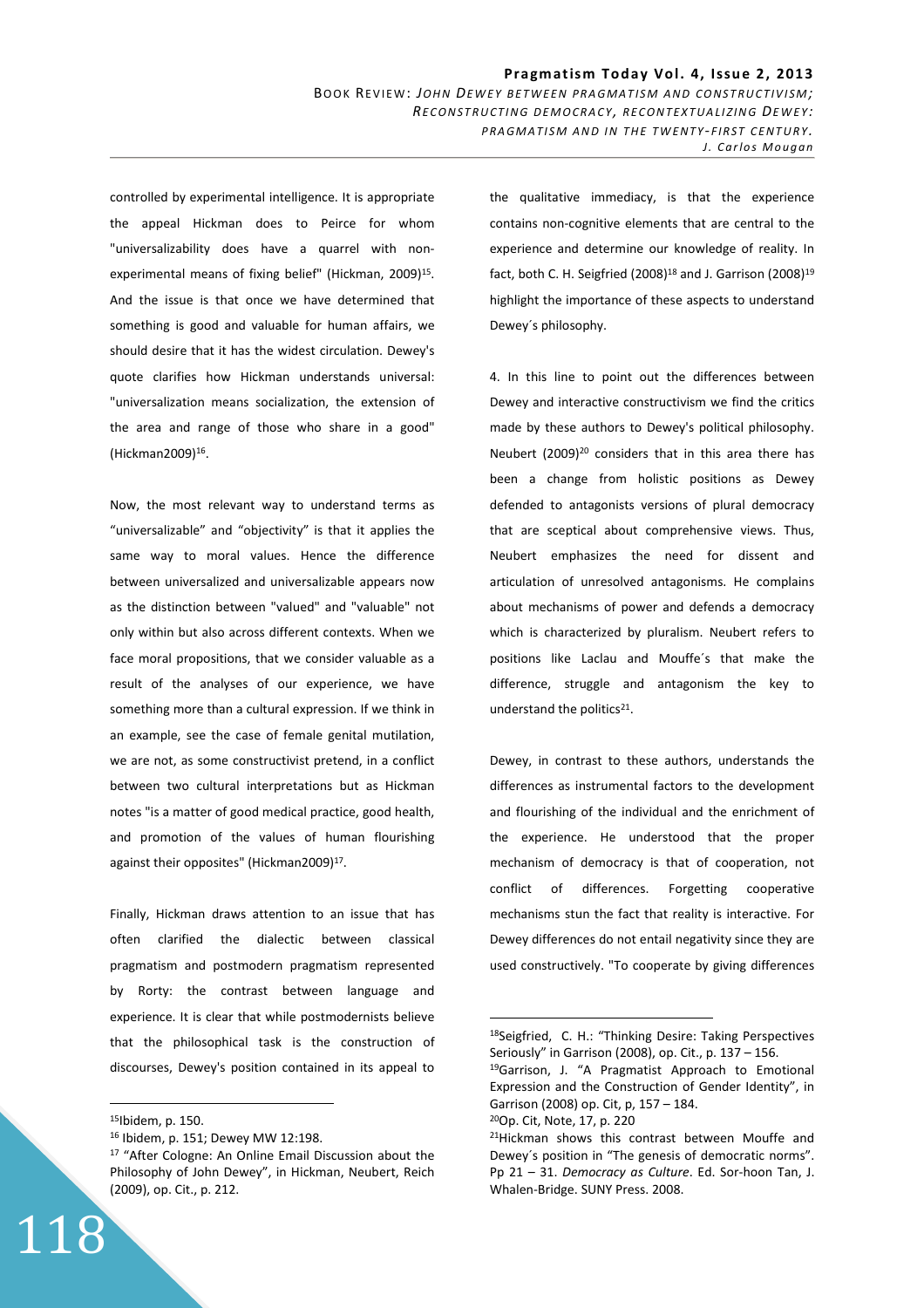## Pragmatism Today Vol. 4, Issue 2, 2013

BOOK REVIEW: JOHN DEWEY BETWEEN PRAGMATISM AND CONSTRUCTIVISM; *RE C O N S T R U C T I N G D E M O C R A C Y , R E C O N T E X T U A L I Z I N G DE W E Y : PRAGMATISM AND IN THE TWENTY-FIRST CENTURY. J. Carlos Mougan* 

a chance to show themselves because of the belief that the expression of difference is not only a right of the other persons but is a means of enriching one's own lifeexperience, is inherent in the democratic personal way of life"<sup>22</sup>.

Thus it happens that for Dewey pluralism is a conviction that, as in the case of James, was part of their worldview. They have an ontology of plurality that understands that this is not merely a cultural construct but an inescapable natural reality. The non-recognition of it is what produces misleading and distorts the positions. Instead to adopt pluralism as a starting point it means the democratic task is to articulate the differences and create links that characterizes what is distinctive of democracy: intelligence in cooperation regime. Creating common bonds and sharing attitudes are the task of democratic education.

Bernstein has recognized this Deweyan and pragmatist classical approach maintaining the defence of "an engaged fallibilistic pluralism"<sup>23</sup> that rejects the a priori impossibility of overcoming the isolation and lack of understanding. "The pragmatists advocated a commitment to pluralism, an orientation in which we recognize what is different from us, but which we seek to understand and relate to in a critical way"<sup>24</sup>.

5. In short if, as we noted at the beginning, the goal is to reconstruct the classical pragmatism in order to give an answer to the problems of our time, the Dewey who interests us today is that who shows us the way to think a multicultural and globalized world governed by private economic forces. In this sense, Neubert (2008) raises the background on which this comparison between

 $\overline{a}$ 

pragmatism and constructivism makes sense: "the project of radical rethinking democracy in the face of the multicultural societies of our increasingly globalized world"<sup>25</sup> .

Misak (2007)<sup>26</sup> likes to distinguish between New Pragmatists, followers of the classical pragmatism, and neo pragmatist symbolized in the R. Rorty´s figure. The former are those who unite "their efforts to articulate a position that tries to do justice to the objective dimension of human inquiry". Neo pragmatists held "Richard Rorty's view that there is no truth or objectivity to be had, only solidarity, or agreement within a community, or what our peers will let us get away with saying"<sup>27</sup>. Now, the question is where we could place constructivists. Initially, because of the stress the human aspect of inquiry we are lend to say that they are more neo-pragmatist. But it is not very clear when you read some of the sentences endorsed by Neubert and Reich: "Constructivism, like Pragmatism, does not plead for constructions for the sake of constructions, but looks for solutions to problems of human import"<sup>28</sup>.

Whatever the case, throughout these two books we find an alive and fresh dialogue between interactive constructivism and pragmatism which gives us important clues to understand the relevance of Dewey today. Interactive constructivism is a powerful ally of the lines marked out by Dewey when thinking of what it is to denounce attempts to pass off natural as cultural as, for example, attempts to pretend neoliberalism as a natural result of innate impulse. But in the line indicated by Hickman, it is convenient to remind that Dewey also claims the opposite, the arbitrariness of cultural and ideological constructions that are not based on

 $\overline{a}$ 

 Misak, Cheryl (Editor). New Pragmatists. Oxford, GBR: Oxford University Press, UK, 2007. Ibidem, p. 10. Reich, op. Cit. Note 1, p. 63.

119

<sup>&</sup>lt;sup>22</sup>Dewey, "Creative Democracy: the task before us". LW14 , 228.

<sup>23</sup>Berstein, R. *The New Constellation*. Blackwell Publishers. 1991, p. 336.

<sup>24</sup>Bernstein, R. *The Abuse of Evil*. Wiley. 2006

<sup>25</sup>Op. Cit, Note 9, p. 112.